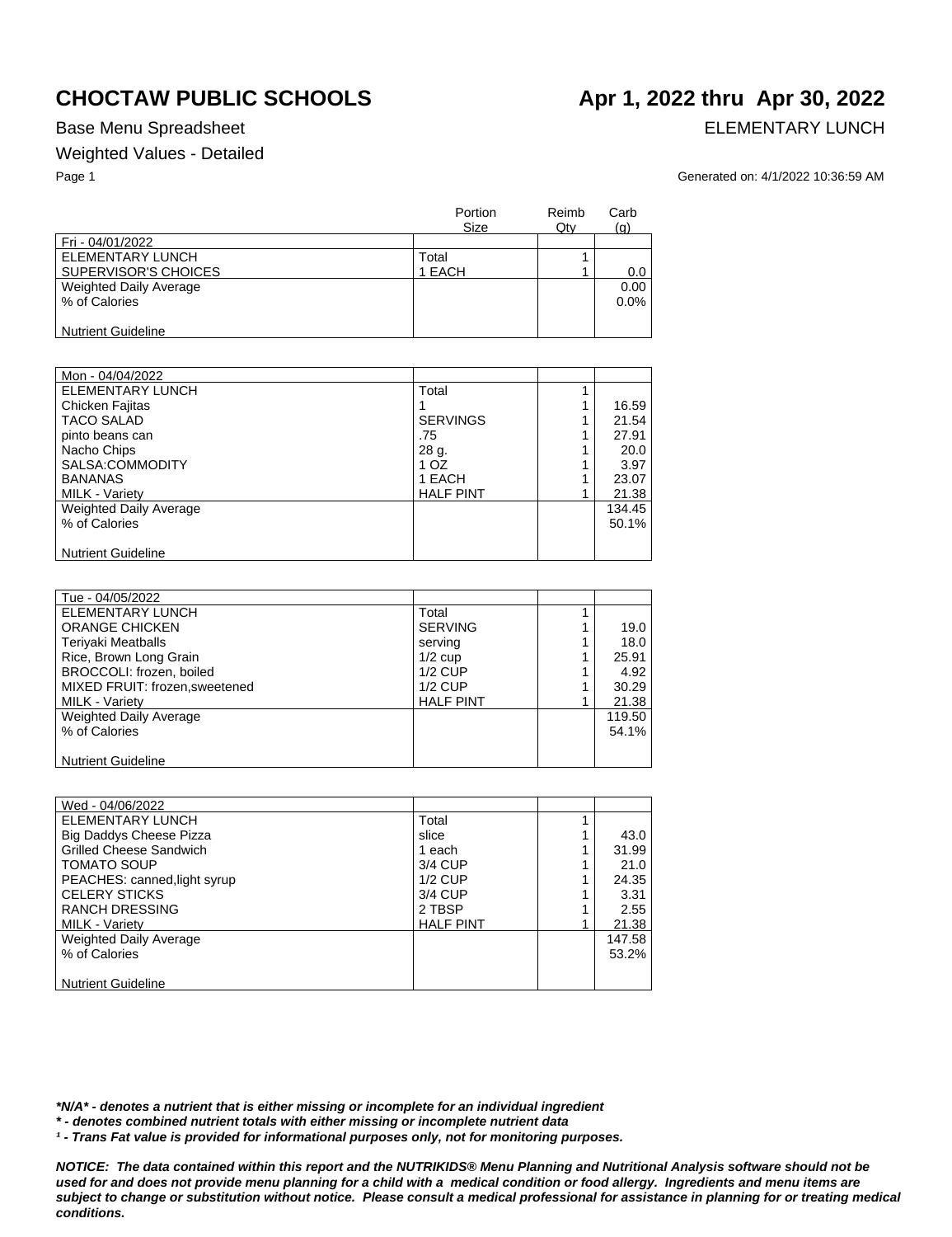## Base Menu Spreadsheet **ELEMENTARY LUNCH**

## Weighted Values - Detailed

# **CHOCTAW PUBLIC SCHOOLS Apr 1, 2022 thru Apr 30, 2022**

Page 2 Generated on: 4/1/2022 10:36:59 AM

|                             | Portion<br><b>Size</b> | Reimb<br>Qty | Carb<br>(g) |
|-----------------------------|------------------------|--------------|-------------|
| Thu - 04/07/2022            |                        |              |             |
| ELEMENTARY LUNCH            | Total                  |              |             |
| <b>BB-Q Pork Sandwich</b>   | 4 oz.                  |              | 51.0        |
| Chicken popcorn             | serving                |              | 14.05       |
| Macaroni & Cheese           | serving                |              | 2.0         |
| PEAS GREEN, CANNED, DRAINED | $1/2$ CUP              |              | 8.03        |
| APPLES, Fresh               | 1 EACH                 |              | 19.06       |
| MILK - Variety              | <b>HALF PINT</b>       |              | 21.38       |
| Weighted Daily Average      |                        |              | 115.52      |
| % of Calories               |                        |              | 50.7%       |
| <b>Nutrient Guideline</b>   |                        |              |             |

| Fri - 04/08/2022          |        |         |
|---------------------------|--------|---------|
| ELEMENTARY LUNCH          | Total  |         |
| SUPERVISOR'S CHOICES      | 1 EACH | $0.0\,$ |
| Weighted Daily Average    |        | 0.00    |
| % of Calories             |        | $0.0\%$ |
|                           |        |         |
| <b>Nutrient Guideline</b> |        |         |

| Mon - 04/11/2022          |                  |        |
|---------------------------|------------------|--------|
| <b>ELEMENTARY LUNCH</b>   | Total            |        |
| Chicken Ranch Quesadilla  | 1 each           | 22.7   |
| Chili Pie                 | serving          | 22.77  |
| pinto beans can           | .75              | 27.91  |
| Nacho Chips               | 28 g.            | 20.0   |
| SALSA:COMMODITY           | 1 OZ             | 3.97   |
| <b>BANANAS</b>            | 1 EACH           | 23.07  |
| <b>MILK - Varietv</b>     | <b>HALF PINT</b> | 21.38  |
| Weighted Daily Average    |                  | 141.79 |
| % of Calories             |                  | 48.6%  |
|                           |                  |        |
| <b>Nutrient Guideline</b> |                  |        |

| Tue - 04/12/2022                   |                  |        |
|------------------------------------|------------------|--------|
| <b>ELEMENTARY LUNCH</b>            | Total            |        |
| Cheeseburger                       | 1 each           | 25.74  |
| Hot Dog w/ Chili & Cheese          |                  | 42.01  |
| <b>GREEN BEANS: canned, cooked</b> | $1/2$ CUP        | 2.28   |
| SALAD, TOSSED: no dressing         | 1 CUP            | 5.61   |
| <b>RANCH DRESSING</b>              | 2 TBSP           | 2.55   |
| APPLESAUCE: cnnd, unswtnd, +vit C  | $1/2$ CUP        | 13.75  |
| <b>MILK - Variety</b>              | <b>HALF PINT</b> | 21.38  |
| Weighted Daily Average             |                  | 113.32 |
| % of Calories                      |                  | 44.8%  |
|                                    |                  |        |
| <b>Nutrient Guideline</b>          |                  |        |

*\*N/A\* - denotes a nutrient that is either missing or incomplete for an individual ingredient*

*\* - denotes combined nutrient totals with either missing or incomplete nutrient data*

*¹ - Trans Fat value is provided for informational purposes only, not for monitoring purposes.*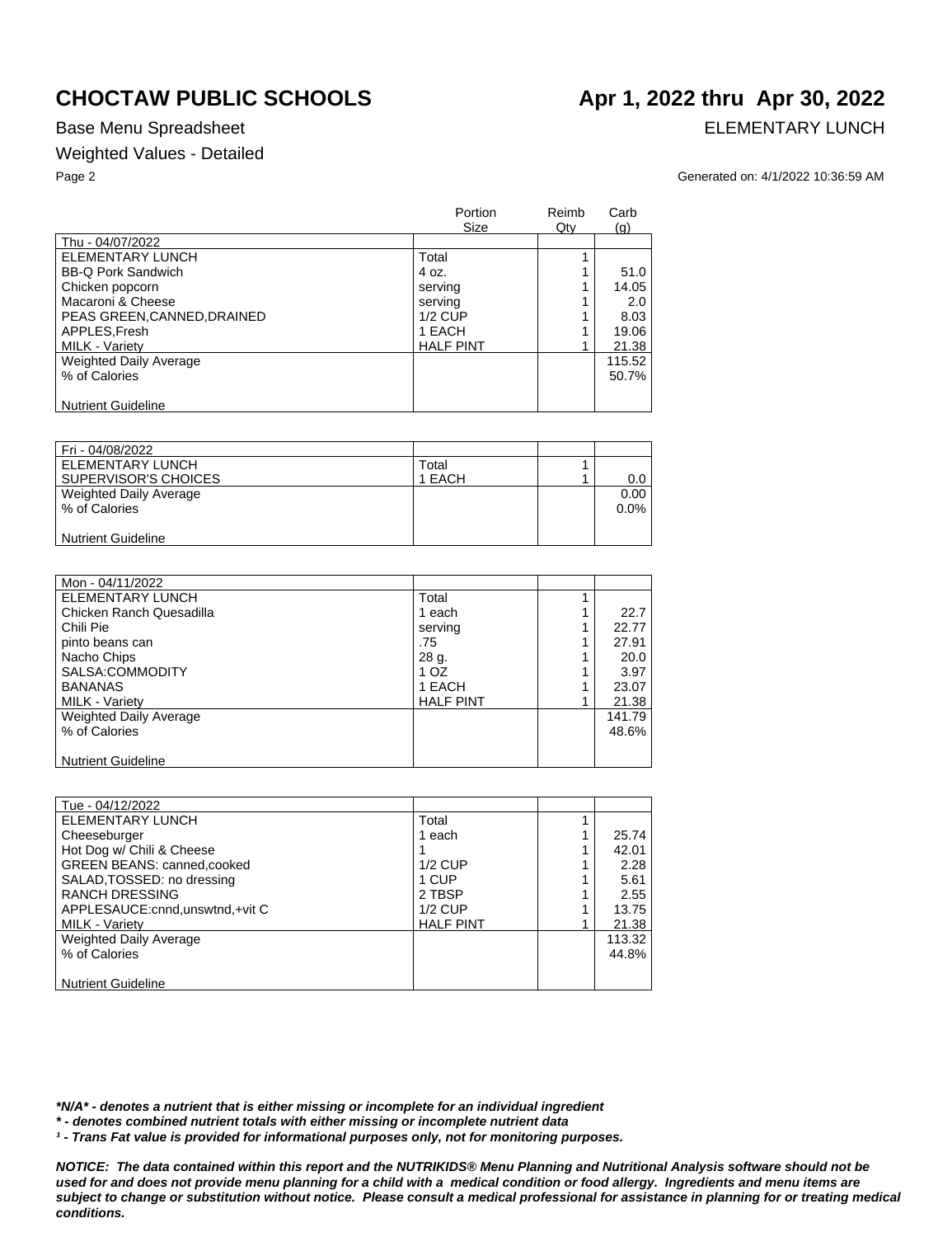## Base Menu Spreadsheet **ELEMENTARY LUNCH**

## Weighted Values - Detailed

### Page 3 Generated on: 4/1/2022 10:36:59 AM

|                                | Portion<br>Size  | Reimb<br>Qty | Carb<br>(q) |
|--------------------------------|------------------|--------------|-------------|
| Wed - 04/13/2022               |                  |              |             |
| <b>ELEMENTARY LUNCH</b>        | Total            |              |             |
| <b>Big Daddys Cheese Pizza</b> | slice            |              | 43.0        |
| Corn Dog                       | 1 each           |              | 22.0        |
| Chips, Sun Harvest Cheddar     | package          |              | 18.03       |
| <b>CARROT STICKS</b>           | 1 CUP            |              | 16.84       |
| <b>RANCH DRESSING</b>          | 2 TBSP           |              | 2.55        |
| APPLES, Fresh                  | 1 EACH           |              | 19.06       |
| MILK - Variety                 | <b>HALF PINT</b> |              | 21.38       |
| Weighted Daily Average         |                  |              | 142.86      |
| % of Calories                  |                  |              | 51.6%       |
| <b>Nutrient Guideline</b>      |                  |              |             |

| Thu - 04/14/2022               |                  |        |
|--------------------------------|------------------|--------|
| ELEMENTARY LUNCH               | Total            |        |
| Turkey, Sliced                 | serving          | 2.61   |
| ROLLS, WHEAT: scratch 1 oz     | Each 1.1 oz.     | 14.49  |
| <b>STROMBOLI</b>               | <b>SERVINGS</b>  | 20.94  |
| MASHED POTATOES:flakes.mlk+but | $1/2$ CUP        | 5.71   |
| Gravy, Peppered                | serving          | 31.75  |
| GREEN BEANS: canned, cooked    | $1/2$ CUP        | 2.28   |
| PEACHES: canned, light syrup   | $1/2$ CUP        | 24.35  |
| <b>MILK - Variety</b>          | <b>HALF PINT</b> | 21.38  |
| Weighted Daily Average         |                  | 123.51 |
| % of Calories                  |                  | 50.5%  |
|                                |                  |        |
| <b>Nutrient Guideline</b>      |                  |        |

| Fri - 04/15/2022          |        |         |
|---------------------------|--------|---------|
| ELEMENTARY LUNCH          | Total  |         |
| SUPERVISOR'S CHOICES      | 1 EACH | $0.0\,$ |
| Weighted Daily Average    |        | 0.00    |
| % of Calories             |        | $0.0\%$ |
|                           |        |         |
| <b>Nutrient Guideline</b> |        |         |

| Mon - 04/18/2022          |                  |        |
|---------------------------|------------------|--------|
| ELEMENTARY LUNCH          | Total            |        |
| <b>TACO BURGER W/PORK</b> | 1 EACH           | 23.52  |
| Enchilada, Beef & Cheese  |                  | 16.48  |
| <b>REFRIED BEANS</b>      | $1/3$ CUP        | 23.49  |
| Nacho Chips               | 28 g.            | 20.0   |
| SALSA:COMMODITY           | 2 OZ             | 7.94   |
| STRAWBERRIES: frozen      | $.5 \text{ cup}$ | 33.05  |
| <b>MILK - Variety</b>     | <b>HALF PINT</b> | 21.38  |
| Weighted Daily Average    |                  | 145.86 |
| % of Calories             |                  | 53.5%  |
|                           |                  |        |
| <b>Nutrient Guideline</b> |                  |        |

*\*N/A\* - denotes a nutrient that is either missing or incomplete for an individual ingredient*

*\* - denotes combined nutrient totals with either missing or incomplete nutrient data*

*¹ - Trans Fat value is provided for informational purposes only, not for monitoring purposes.*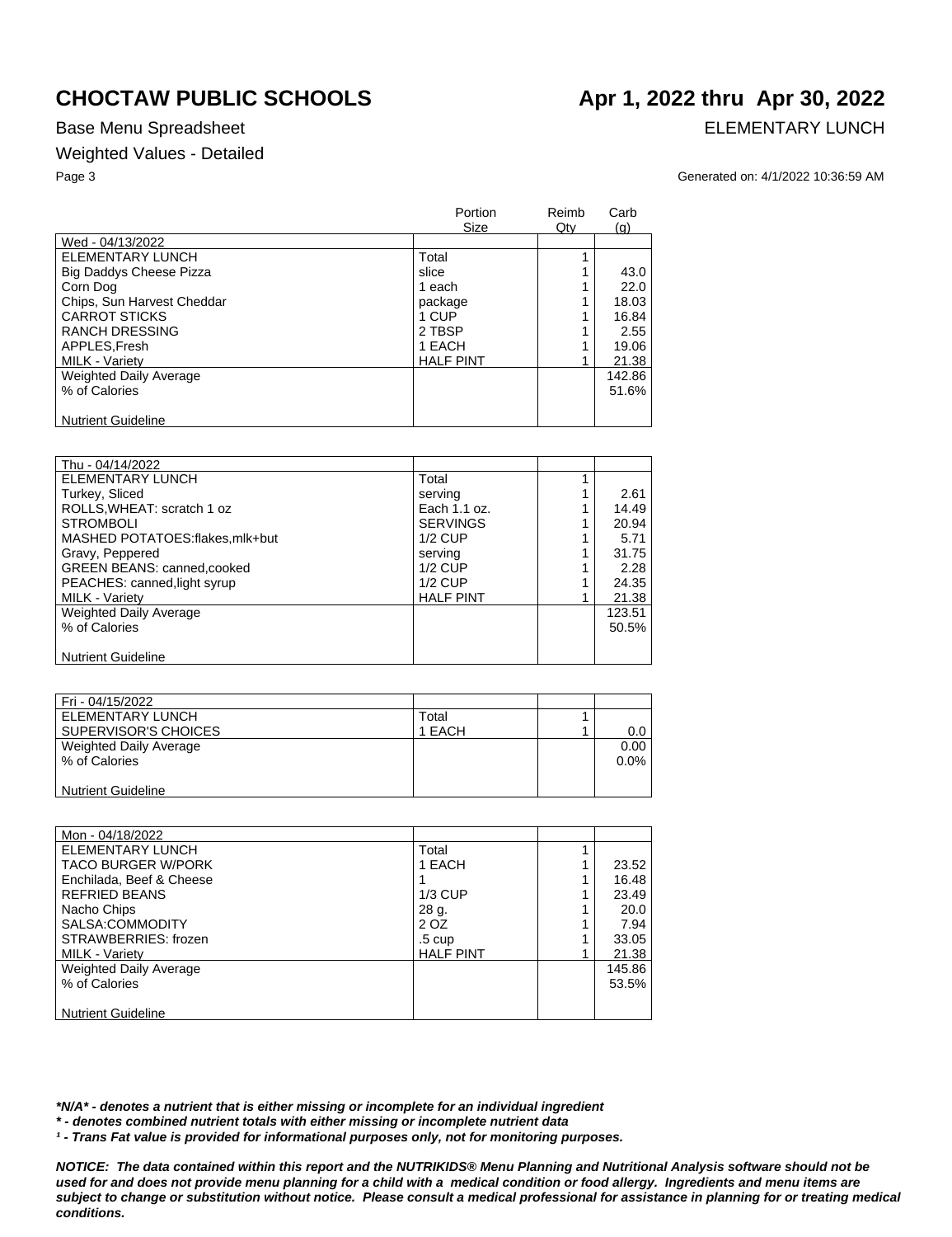## Base Menu Spreadsheet **ELEMENTARY LUNCH**

## Weighted Values - Detailed

### Page 4 Generated on: 4/1/2022 10:36:59 AM

|                                | Portion<br>Size  | Reimb<br>$Q$ ty | Carb<br>(q) |
|--------------------------------|------------------|-----------------|-------------|
| Tue - 04/19/2022               |                  |                 |             |
| ELEMENTARY LUNCH               | Total            |                 |             |
| <b>Grilled Cheese Sandwich</b> | 1 each           |                 | 31.99       |
| Ham & Cheese Sandwich          | 1 each           |                 | 29.81       |
| PEA SALAD                      | servings         |                 | 18.54       |
| SALAD, TOSSED: no dressing     | 1 CUP            |                 | 5.61        |
| <b>RANCH DRESSING</b>          | 2 TBSP           |                 | 2.55        |
| <b>BANANAS</b>                 | 1 EACH           |                 | 23.07       |
| <b>MILK - Variety</b>          | <b>HALF PINT</b> |                 | 21.38       |
| <b>Weighted Daily Average</b>  |                  |                 | 132.95      |
| % of Calories                  |                  |                 | 56.5%       |
|                                |                  |                 |             |
| <b>Nutrient Guideline</b>      |                  |                 |             |

| Wed - 04/20/2022              |                  |        |
|-------------------------------|------------------|--------|
| <b>ELEMENTARY LUNCH</b>       | Total            |        |
| Big Daddys Cheese Pizza       | slice            | 43.0   |
| Corn Dog                      | 1 each           | 22.0   |
| Chips, Sun Harvest Cheddar    | package          | 18.03  |
| <b>CARROT STICKS</b>          | .75 CUP          | 12.63  |
| APPLES, Fresh                 | 1 EACH           | 19.06  |
| <b>MILK - Variety</b>         | <b>HALF PINT</b> | 21.38  |
| <b>Weighted Daily Average</b> |                  | 136.10 |
| % of Calories                 |                  | 51.9%  |
|                               |                  |        |
| <b>Nutrient Guideline</b>     |                  |        |

| Thu - 04/21/2022               |                  |        |
|--------------------------------|------------------|--------|
| ELEMENTARY LUNCH               | Total            |        |
| Turkey, Sliced                 | serving          | 2.61   |
| Roll Whole Grain               | 2.0              | 15.0   |
| <b>STROMBOLI</b>               | <b>SERVINGS</b>  | 20.94  |
| MASHED POTATOES:flakes.mlk+but | $1/2$ CUP        | 5.71   |
| Gravy, Peppered                | serving          | 31.75  |
| GREEN BEANS: canned, cooked    | $1/2$ CUP        | 2.28   |
| PEACHES: canned, light syrup   | $1/2$ CUP        | 24.35  |
| <b>MILK - Variety</b>          | <b>HALF PINT</b> | 21.38  |
| <b>Weighted Daily Average</b>  |                  | 124.02 |
| % of Calories                  |                  | 51.1%  |
|                                |                  |        |
| <b>Nutrient Guideline</b>      |                  |        |

| Fri - 04/22/2022               |                  |       |
|--------------------------------|------------------|-------|
| ELEMENTARY LUNCH               | Total            |       |
| Italian Sub                    |                  | 36.08 |
| Cheeseburger                   | 1 each           | 25.74 |
| FRENCH FRIES: oven heat        | serving          | 15.6  |
| <b>CELERY STICKS</b>           | .75 CUP          | 3.31  |
| <b>RANCH DRESSING</b>          | 2 TBSP           | 2.55  |
| MIXED FRUIT: frozen, sweetened | $1/2$ CUP        | 30.29 |
| <b>MILK - Varietv</b>          | <b>HALF PINT</b> | 21.38 |

*\*N/A\* - denotes a nutrient that is either missing or incomplete for an individual ingredient*

*\* - denotes combined nutrient totals with either missing or incomplete nutrient data*

*¹ - Trans Fat value is provided for informational purposes only, not for monitoring purposes.*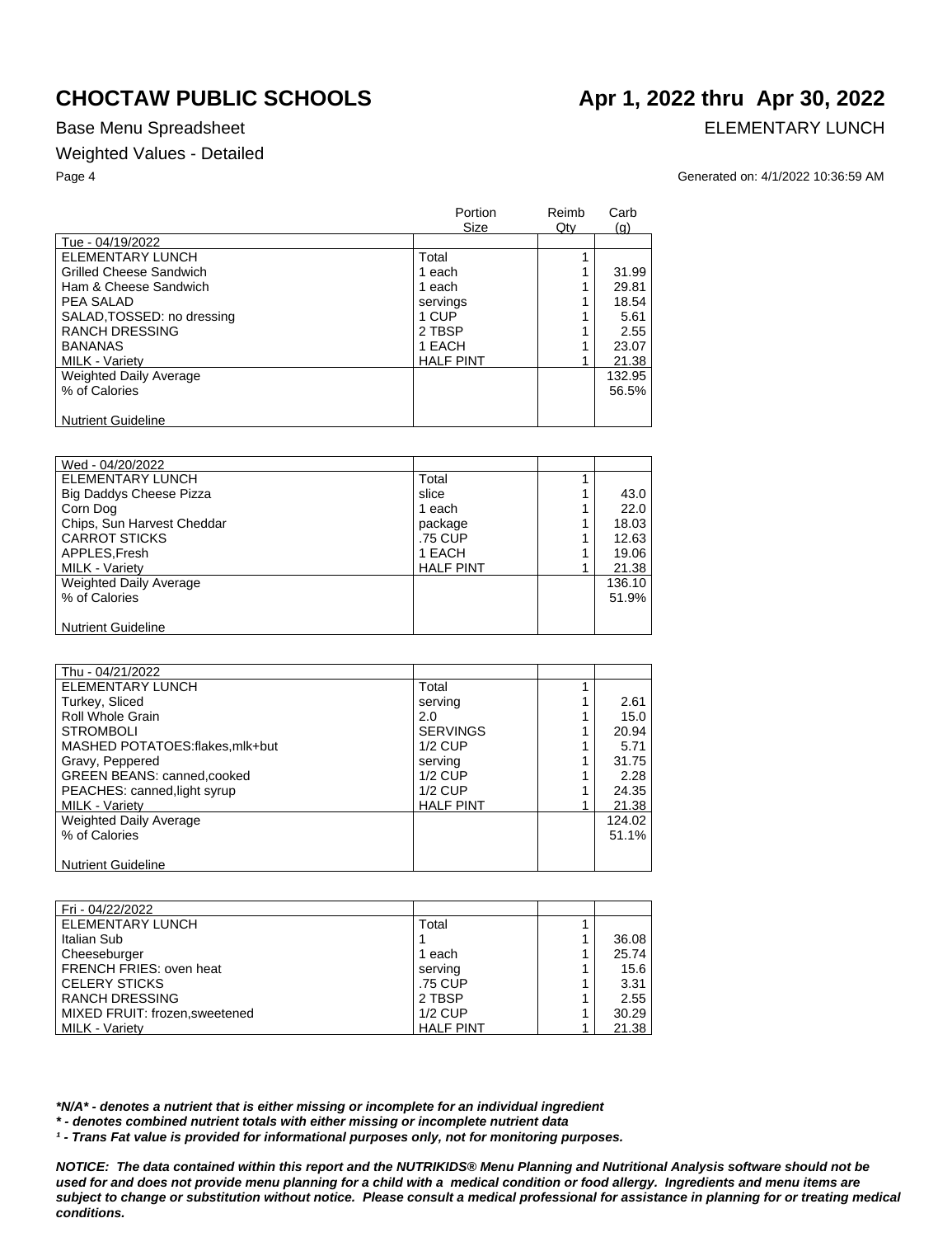## Weighted Values - Detailed

# Base Menu Spreadsheet **ELEMENTARY LUNCH**

Page 5 Generated on: 4/1/2022 10:36:59 AM

|                                         | Portion<br>Size | Reimb<br>Qtv | Carb<br>(a)     |
|-----------------------------------------|-----------------|--------------|-----------------|
| Weighted Daily Average<br>% of Calories |                 |              | 134.93<br>54.5% |
| <b>Nutrient Guideline</b>               |                 |              |                 |

| Mon - 04/25/2022          |                  |        |
|---------------------------|------------------|--------|
| <b>ELEMENTARY LUNCH</b>   | Total            |        |
| <b>CHICKEN TACO</b>       | 2 EACH           | 19.87  |
| <b>BEEF TACO</b>          | 2 EACH           | 19.86  |
| pinto beans can           | .75              | 27.91  |
| Nacho Chips               | 28 g.            | 20.0   |
| SALSA:COMMODITY           | 2 OZ             | 7.94   |
| <b>BANANAS</b>            | 1 EACH           | 23.07  |
| <b>MILK - Variety</b>     | <b>HALF PINT</b> | 21.38  |
| Weighted Daily Average    |                  | 140.02 |
| % of Calories             |                  | 51.5%  |
|                           |                  |        |
| <b>Nutrient Guideline</b> |                  |        |

| Tue - 04/26/2022             |                  |        |
|------------------------------|------------------|--------|
| ELEMENTARY LUNCH             | Total            |        |
| Meatball Sub                 | serving          | 29.56  |
| Chicken Sandwich Breaded     | 1 each           | 42.0   |
| PEAS GREEN, CANNED, DRAINED  | $1/2$ CUP        | 8.03   |
| SALAD, TOSSED: no dressing   | 1 CUP            | 5.61   |
| <b>RANCH DRESSING</b>        | 2 TBSP           | 2.55   |
| PEACHES: canned, light syrup | $1/2$ CUP        | 24.35  |
| <b>MILK - Variety</b>        | <b>HALF PINT</b> | 21.38  |
| Weighted Daily Average       |                  | 133.48 |
| % of Calories                |                  | 48.7%  |
|                              |                  |        |
| <b>Nutrient Guideline</b>    |                  |        |

| Wed - 04/27/2022                |                  |        |
|---------------------------------|------------------|--------|
| ELEMENTARY LUNCH                | Total            |        |
| <b>Big Daddys Cheese Pizza</b>  | slice            | 43.0   |
| SLOPPY JOE ON A BUN             | <b>SERVINGS</b>  | 10.5   |
| BROCCOLI: frozen, boiled        | $1/2$ CUP        | 4.92   |
| <b>CHEESE SAUCE</b>             | 2 TBSP           | 5.6    |
| <b>CARROT STICKS</b>            | .75 CUP          | 12.63  |
| <b>Breadstick Cheese Filled</b> | 1 each           | 16.0   |
| PEARS: canned, light syrup      | $1/2$ CUP        | 19.04  |
| MILK - Variety                  | <b>HALF PINT</b> | 21.38  |
| Weighted Daily Average          |                  | 133.06 |
| % of Calories                   |                  | 48.6%  |
|                                 |                  |        |
| <b>Nutrient Guideline</b>       |                  |        |

*\*N/A\* - denotes a nutrient that is either missing or incomplete for an individual ingredient*

*\* - denotes combined nutrient totals with either missing or incomplete nutrient data*

*¹ - Trans Fat value is provided for informational purposes only, not for monitoring purposes.*